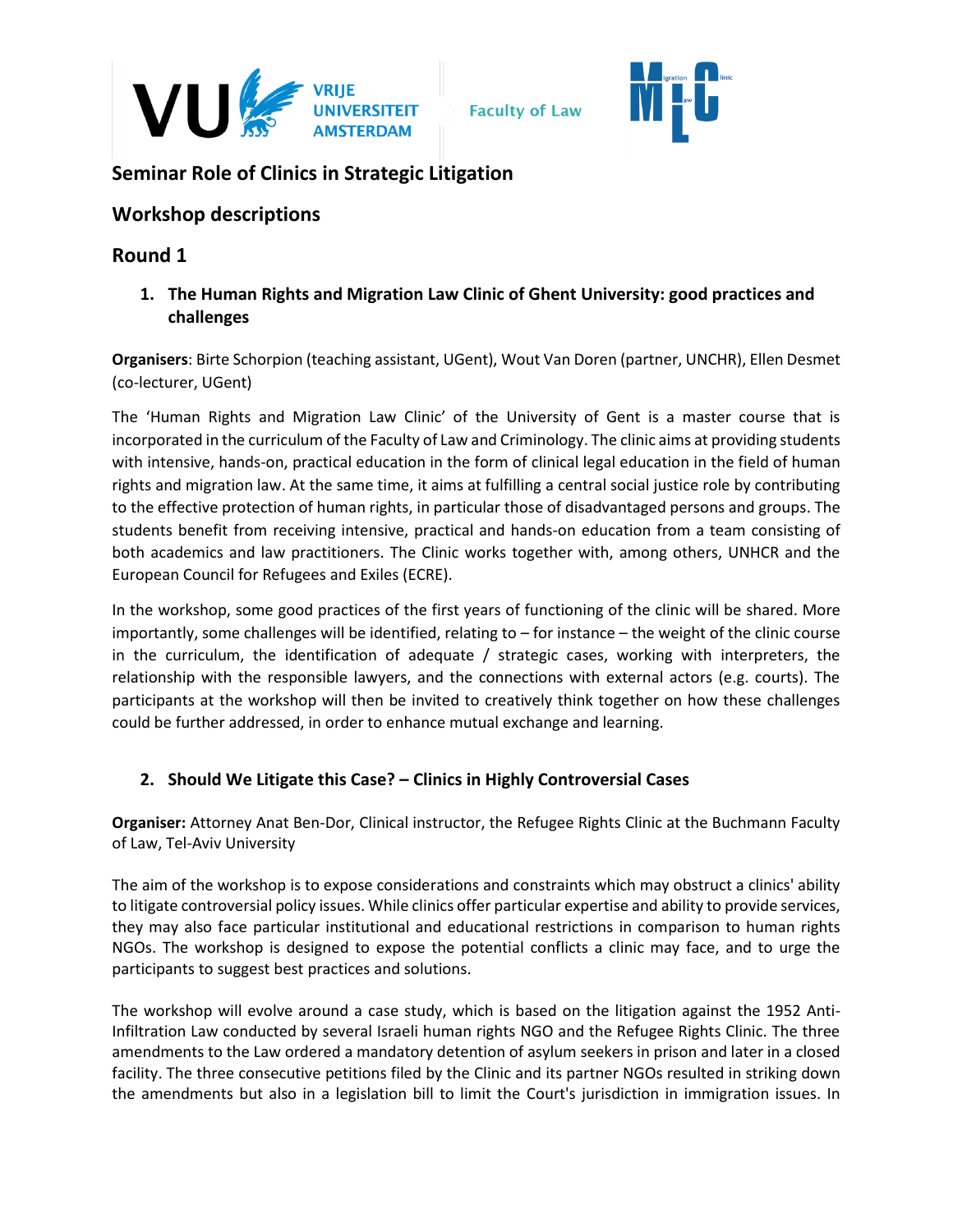



addition, the Minister of education is currently pursuing measures which will limit legal clinics' ability to handle "politically controversial" issues or to cooperate with NGOs with a "political agenda"

## **3. Strengthening Collaborations between Law Students Globally for Refugees and Migrants**

**Organisers:** Chhaya Bharadwaj, Assistant professor, Deepali Aswal, Karishma Ramchiary, Ashish Sharma, students at Lloyd Law College (India).

Indian practices believe in "*Vasudheva Kutumbkam*" i.e., *the whole world is my home.* The world needs colorations especially for multi-dimensional problems like these.

International Migration and Refugee law center, for short IMRLC proposes collaborations between Law students, law schools and lawyers for protecting the refugees and migrants. The objective of this proposal is three folds-

- 4. To present the socio-economic challenges faced while generating education and awareness for refugee and migrant rights.
- 5. To understand the multi-dimensional challenges through storytelling, sharing their experiences and interaction.
- 6. To establish, or at least conceptualize collaboration between law clinics in developing countries and law students, lawyers, NGO's or Law clinics in other developed countries to strengthen the protection of refugees and migrants rights.

#### **4. International Law Clinic Vrije Universiteit Amsterdam: The virtual lawyer**

Description will follow.

#### **Round 2**

## **5. The Regensburg Strategic Litigation Unit - our first case, lessons learnt and how can we evolve?**

**Organisers:** Georg Freiß and Michael Justice, students at Regensburg Strategic Litigation Unit

This workshop will introduce the background of the Strategic Litigation Unit (SLU) and its vision. Moroever, it will discuss the first case the SLU litigated before the European Court of Human Rights: Issa Pene v. Germany. This case concerns a victim of forced labour and slavery from Senegal/Mauritania, who seeks to get protection. We will talk about the work the SLU has done in this case and the lessons learned from it. Together with the participants in this workshop we will think about the future of strategic litigation units all over Europe (particularly with regard to the cooperation with refugee law clinics), possibilities to cultivate the lessons of our 'season one' and picking a "good case" for strategic a litigation.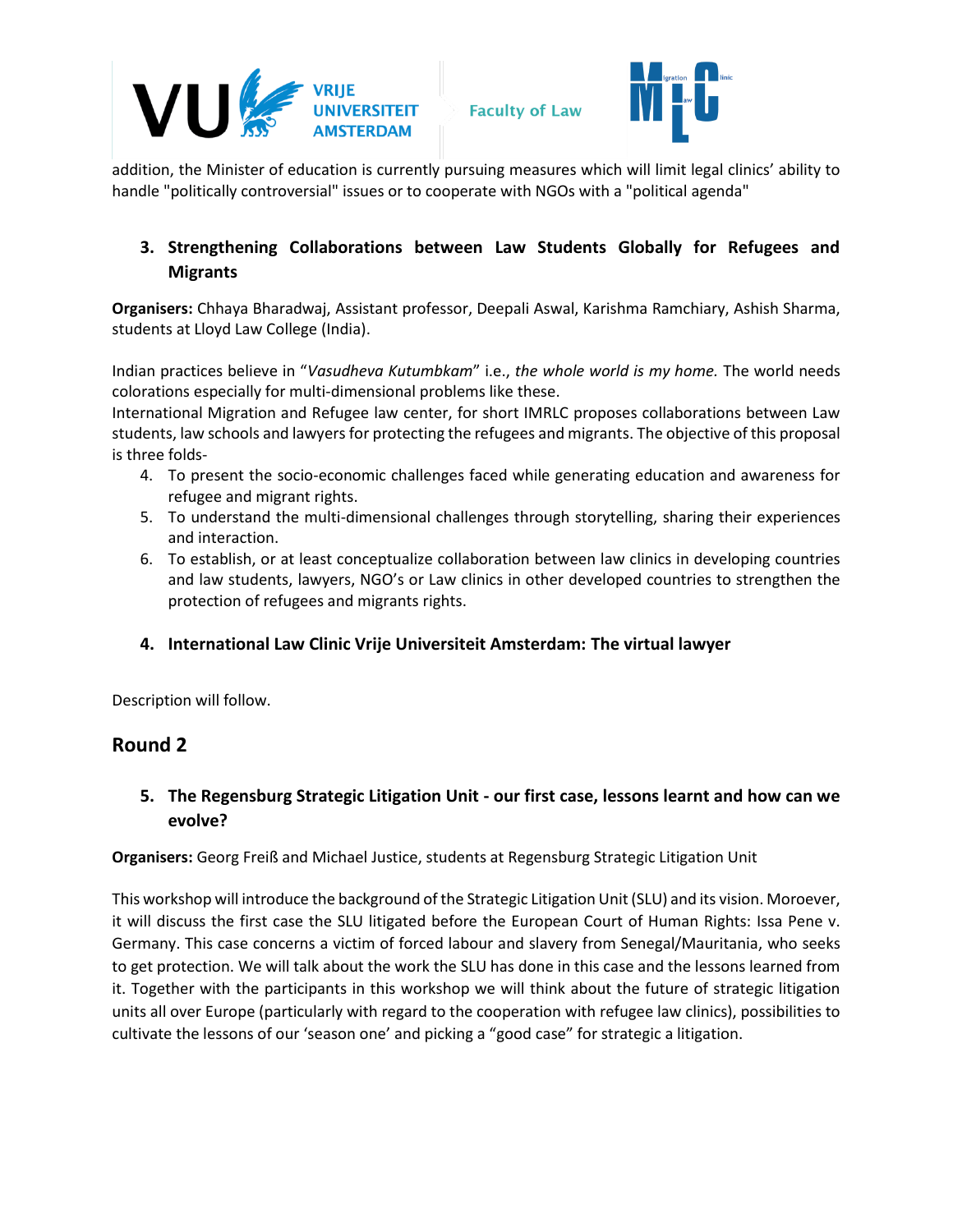

**Faculty of Law** 



## **6. Strategic Litigation Based on a Labor Approach to Human Trafficking: The Israeli Case of Temporary Migrant Workers in Foreign Construction (Execution) Companies)**

**Organiser:** Idit Zimmerman, clinician at the workers' rights Clinic, Faculty of Law, Tel Aviv University

In the workshop we seek to discuss the ways in which strategic litigation can be used in legal clinics to promote protection of the rights of temporary migrant workers who suffer from exploitative employment conditions. We will do so by:

- Presenting the labor approach to human trafficking and the academic clinical collaboration on this subject.
- Learn from the participants' experience in the field.
- Share the unique Israeli experience the strategic litigation against the Turkish building company Yilmazlar, and the cooperation between the clinic, civil society organizations & academia.

### **7. Cooperation between clinics, lawyers, NGO's or other partners in strategic litigation: Strengthening refugee rights by uniting different strengths**

**Organisers**: Strategic Litigation Committee Dutch Council for Refugees, Flip Schuller (lawyer) and Sadhia Rafi (Dutch Council for Refugees)

The Strategic litigation Committee of DCR aims to enhance the legal position of asylum seekers and refugees by supporting and initiating strategic cases both at the domestic courts and the European courts. The Committee consists of academics, lawyers and a staff member of DCR who also coordinating the Committees work. The cooperation between these different actors increases the quality and effectiveness of our work. Where relevant we also work together with UNHCR and the European Council for Refugees and Exiles (ECRE), other ngo's and the VU Migration Law Clinic.

The Goal of the workshop is to show the added value of cooperation between ngo' s, academics and lawyers. In addition this workshops aims to have participants think about different possible approaches in litigation a problem encountered by refugees and to gain insights on what strategic considerations are relevant when deciding which road to take.

#### **8. The VU Migration Law Clinic: Expertise centre or learning institution? Educational challenges in a strategic litigation clinic**

**Organiser:** Migration Law Clinic Vrije Universiteit Amsterdam

This workshop addresses the tension between the two main goals of a strategic litigation clinic: the provision of high quality legal argumentation in important cases on the one hand and offering a useful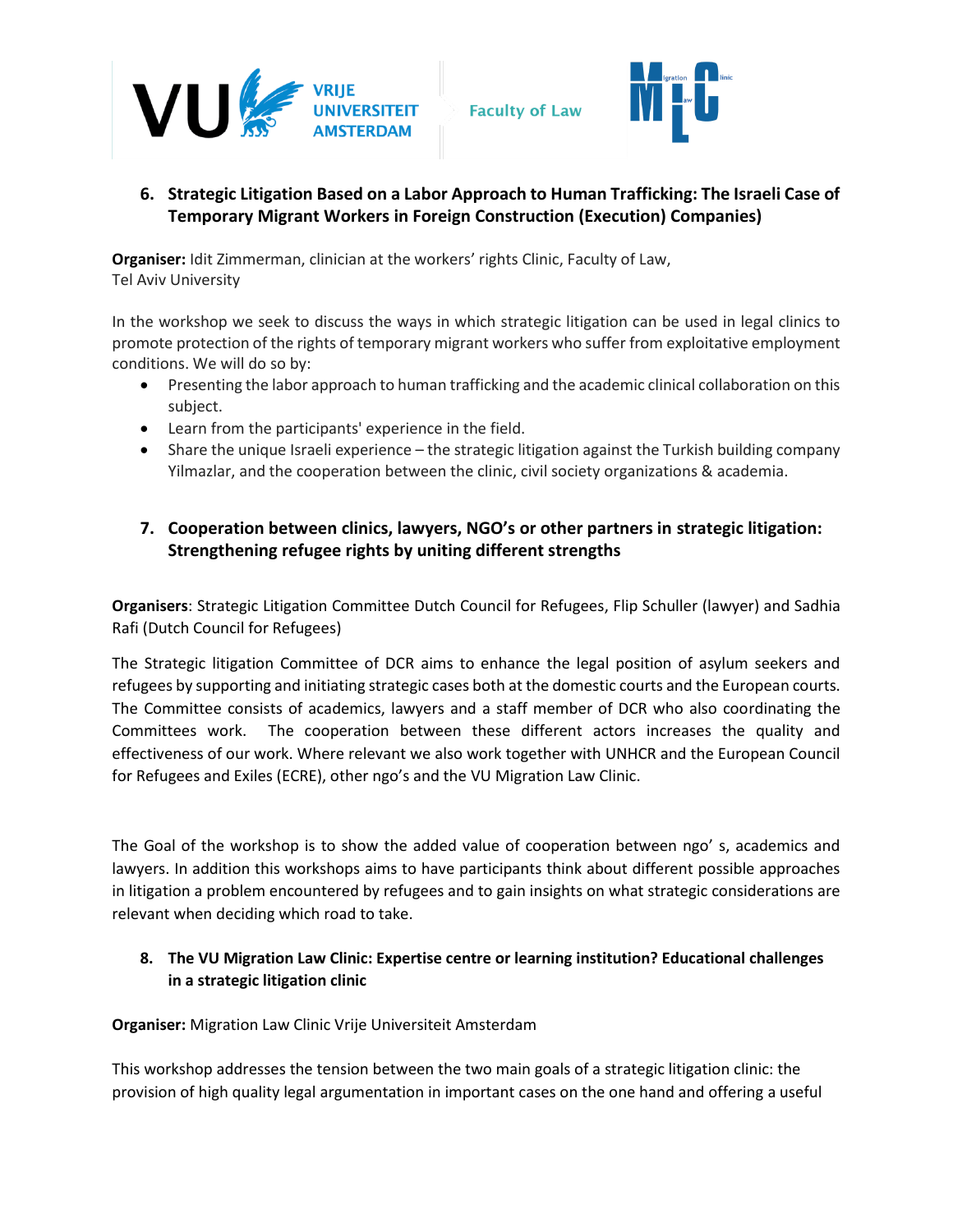

**Faculty of Law** 



and rewarding learning experience to the participating students on the other hand. During the workshop we will first give a short introduction of the work of the Migration Law Clinic of the Vrije Universiteit Amsterdam and explain the type of case it has worked on in the past five years. After that the teachers and students of the Migration Law Clinic will introduce three tensions or challenges, which we have encountered and discuss them together with the audience.

- 9. High quality advice v the learning experience of the students
- 10. Time pressure v the need for a structured learning process
- 11. Working in a group on one expert opinion

## **Round 3**

#### **9. On the border – Strategic litigation experience from Turin/Italy"**

**Organiser:** Ulrich Stege, Director Clinical Legal Educational Programme International University College of Turin, Executive Secretary of ENCLE

The Human Rights and Migration Law Clinic of Turin, organized in cooperation between the Departments of law of the University of Turin and the University of Eastern Piedmont (Alessandria) and the International University College of Turin, runs since 2013 a strategic litigation activity. Since then, it has been involved in several migration law cases in front of the European Court of Human Rights. In addition, attempts have been made to present one case to the Human Rights Committee and to achieve a preliminary rulings referral to the Court of Justice of the EU. The session will start with some more systemic reflections about the requirements related to strategic litigation in migration law cases in general. Based on the Turin experiences of the last 5 years, it will then discuss the challenges/best practices of law clinic involvements in strategic ligations. The discussions will include reflection about the structure and managements of such clinical activities (e.g. specific activity, partners, case management, etc.) as well as the educational implications for the students involved and the strategic migration law outcomes (for the client and the law practice).

## **10 How to Combine Different Kinds of Litigation Strategies in Favor of the Rights of the Poor Migrants: The Case of Venezualan Migration to Colombia**

**Organiser:** Carolina Moreno, Head of The Legal Aid Clinic *(Consultorio Jurídico)* of Los Andes University, Bogota, Colombia.

This workshop will focus on how to create a clinic involved in litigation to contribute to the advance of the rights of the migrants. The discussion will especially consider the situation of the poor migrants who are exposed to a critical situation of vulnerability and who cannot afford professional legal services. During the discussion, the participants would be able to consider a set of different litigation strategies -individual and collective-, and the criteria to establish when to use one or another or how to combine various of them. This conversation will be illustrated by the experience that we have gained during the last year of work in The Legal Clinic for Migrants (CJ-Migrantes) at The Consultorio Jurídico of Los Andes University in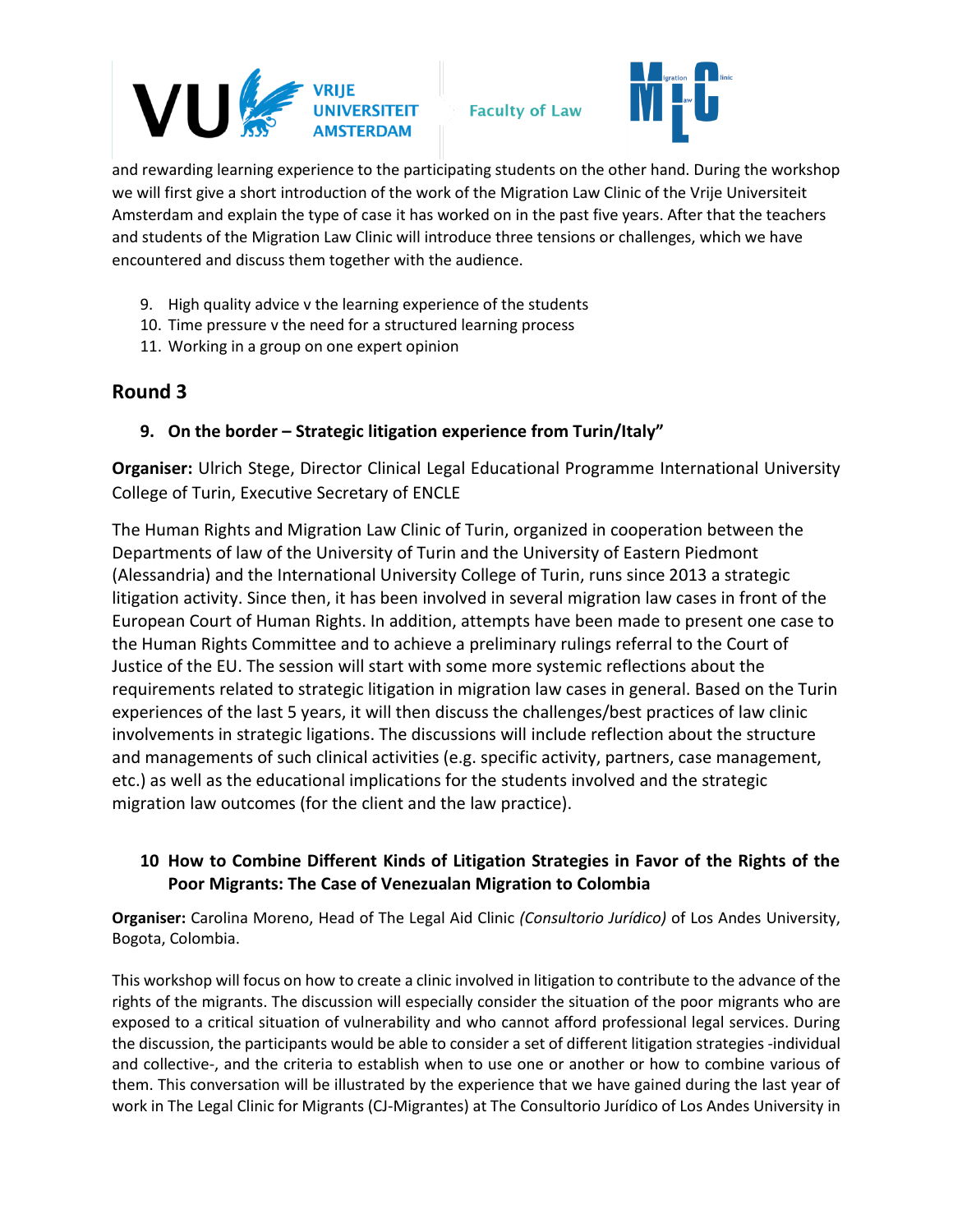

**Faculty of Law** 



Bogotá, Colombia. The workshop will also create a space to develop a conversation between the organizer and the participants about the challenges and opportunities which faces clinical legal education, especially when working with disadvantaged individuals and groups. This workshop will be developed using a problem-based learning methodology (PBL) where participants will first work in little groups to discuss a case about migrants in a situation of vulnerability looking for legal advice. Then, we will have a whole group discussion where we will identify the main problems posed by the case. Each little group will present its own selected legal strategy and will also propose an ethical tension to be considered. During the group discussion, participants are very welcome to share their own experiences when working with migrants or any other vulnerable group that may enrich the discussion.

#### **11. Cooperation between Clinics, Lawyers, NGO's or other partners in strategic litigation**

**Organisers:** Ms. Shiksha Dahiya, Faculty Convener, Legal Support and Services Clinic, Ms. Meenal Choubey, Faculty Adviser, Ms. Savya, Ms. Tripti, Mr. Zuheb, Mr Girijesh, Student volunteers Legal Support and Services Clinic at School of Law, GD Goenka University, Gurugram, Haryana, India

This workshop will convey the idea of collaborating as clinicians with Para-legal volunteers, NGO'S and District legal services authority in order to bridge the gap and also help people in need of legal assistance. We will especially be discussing national migration in India, i.e. within the country as that is equally stressful and exhausting for those who are not a part of the area where they wish to work. Despite being constitutional right to work anywhere in any part of the country, migrants are facing challenges in getting access to many benefits.

#### **12. ECRE workshop?**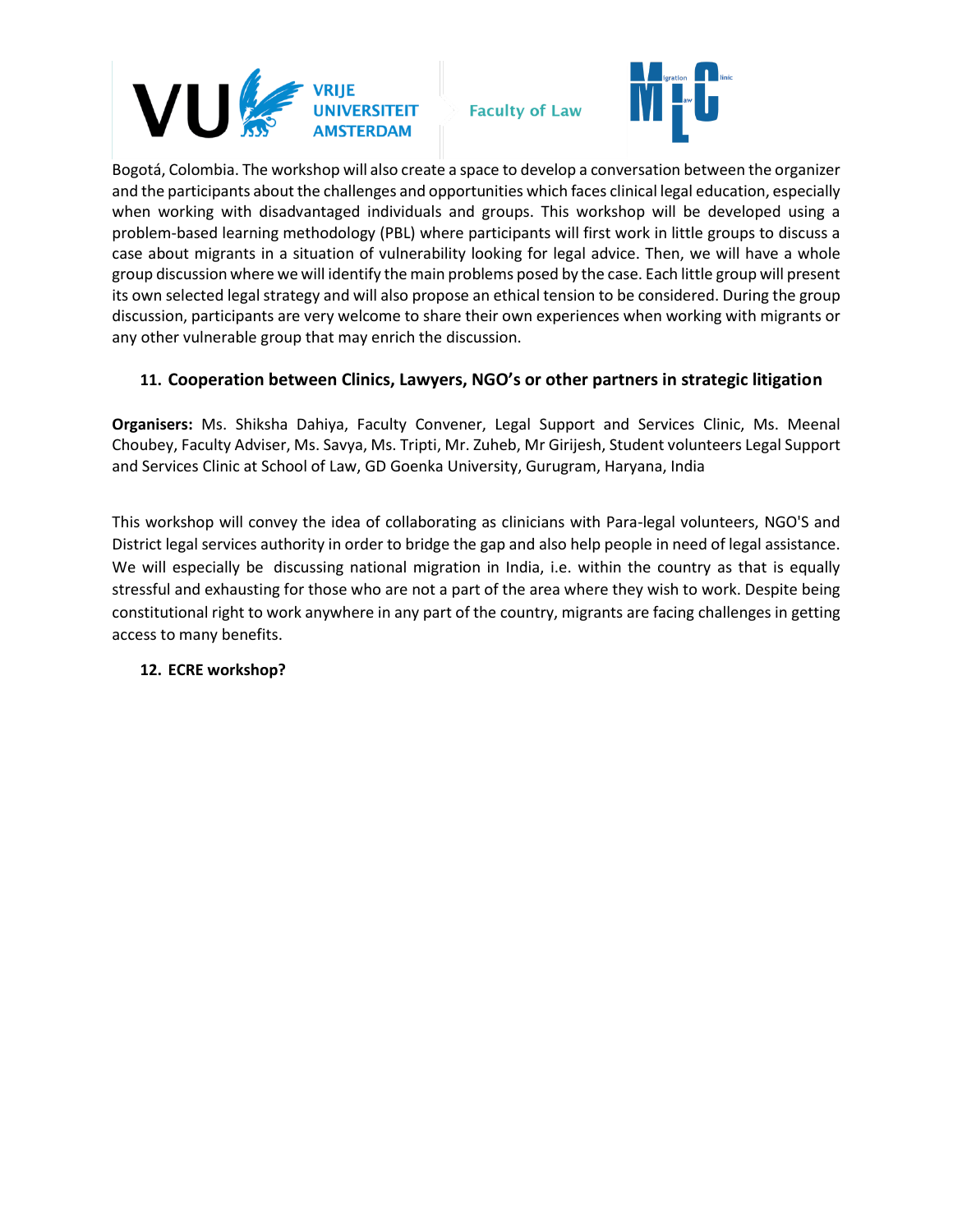



# **Schedule Workshop 10 May 2019**

| <b>Time</b>                | <b>Best Practices</b>                                                                                                                  | <b>Strategy</b>                                                                                                                                                                                               | <b>Collaborations</b>                                                                                                                                                                                 | <b>Various</b>                                                                                                                                                       |
|----------------------------|----------------------------------------------------------------------------------------------------------------------------------------|---------------------------------------------------------------------------------------------------------------------------------------------------------------------------------------------------------------|-------------------------------------------------------------------------------------------------------------------------------------------------------------------------------------------------------|----------------------------------------------------------------------------------------------------------------------------------------------------------------------|
| Round 1<br>9:50u-10:45u    | 1. The Human Rights and<br><b>Migration Law Clinic of</b><br><b>Ghent University: good</b><br>practices and challenges<br>Room IN3B-44 | 2. Should We Litigate this<br>Case? - Clinics in Highly<br><b>Controversial Cases</b><br>Room IN-3B45                                                                                                         | 3. Strengthening<br><b>Collaborations between</b><br>Law Students Globally for<br><b>Refugees and Migrants</b><br><b>Room IN-3B50</b>                                                                 | 4. International Law Clinic<br>Vrije Universiteit<br>Amsterdam: The virtual<br>lawyer<br><b>Room IN-3B52</b>                                                         |
| Round 2<br>$11:05 - 12:00$ | 5. The Regensburg Strategic<br>Litigation Unit - our first<br>case, lessons learnt and how<br>can we evolve?<br>Room IN3B-44           | 6. Strategic Litigation Based<br>on a Labor Approach to<br>Human Trafficking: The<br><b>Israeli Case of Temporary</b><br>Migrant Workers in Foreign<br>Construction (Execution)<br>Companies)<br>Room IN-3B45 | 7. Cooperation between<br>clinics, lawyers, NGO's or<br>other partners in strategic<br>litigation:<br><b>Strengthening refugee</b><br>rights by uniting different<br>strengths<br><b>Room IN-3B50</b> | 8. The VU Migration Law<br>Clinic: Expertise centre or<br>learning institution?<br>Educational challenges in a<br>strategic litigation clinic<br><b>Room IN-3B52</b> |
| Round 3<br>12:05-13:00     | 9. On the border - Strategic<br>litigation experience<br>from Turin/Italy<br>Room IN3B-44                                              | 10 How to Combine Different<br>Kinds of Litigation Strategies<br>in Favor of the Rights of the<br>Poor Migrants: The Case of<br>Venezualan Migration to<br>Colombia<br>Room IN-3B45                           | 11. Cooperation between<br>Clinics, Lawyers, NGO's or<br>other partners in strategic<br>litigation in India<br><b>Room IN-3B50</b>                                                                    | <b>12. ECRE</b><br>Room IN-3B52                                                                                                                                      |